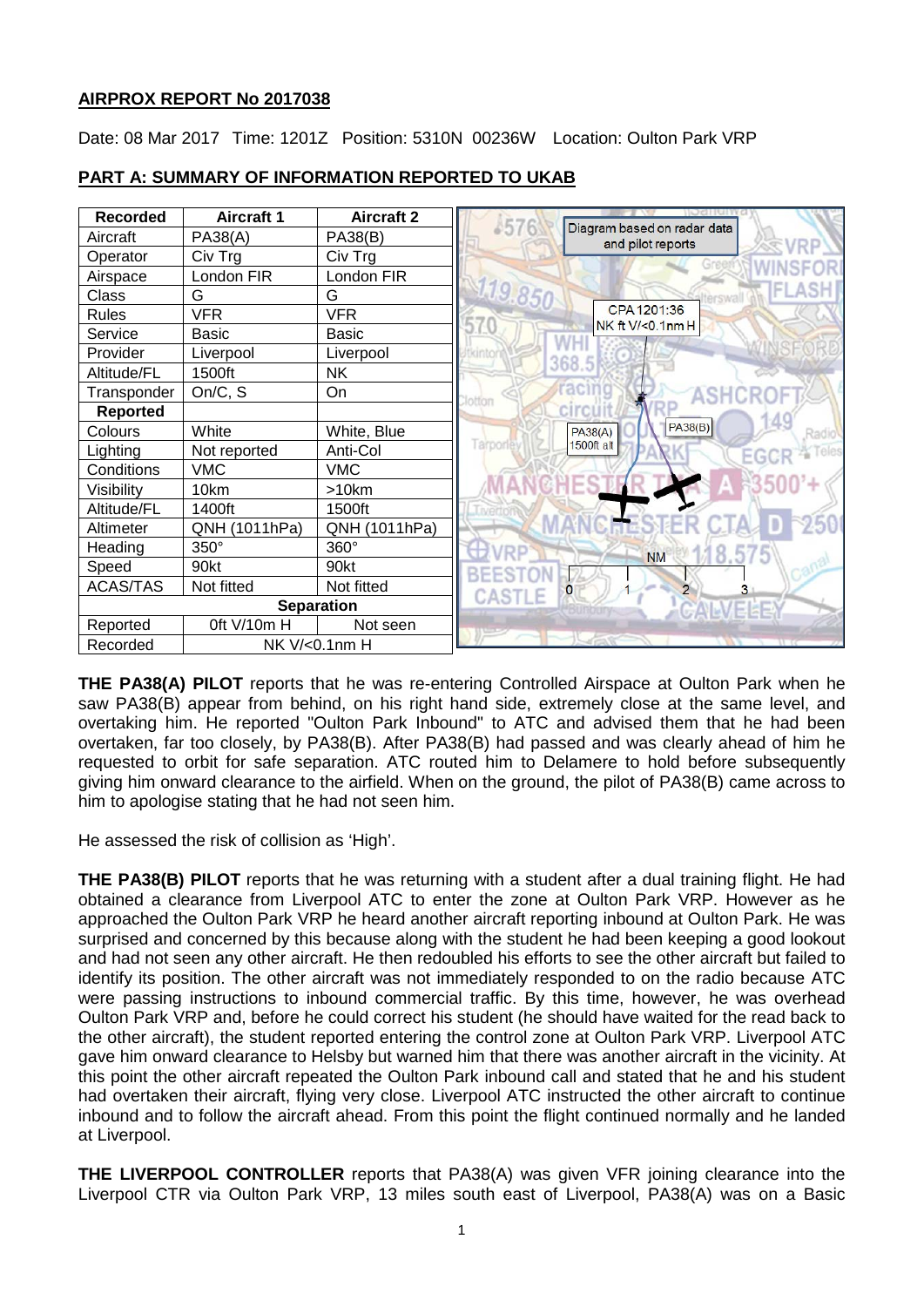Service and was advised to call at Oulton Park. Shortly after PA38(B) was also given clearance to join CAS at Oulton Park and advised to call at Oulton Park. His attention was then focused on IFR traffic and co-ordination. He then noticed that two aircraft on the Basic Service conspicuity code (5050) were becoming proximate in the vicinity of Oulton Park, he attempted to identify one of the aircraft by placing PA38(A) on a 5051 squawk. He then changed his attention to IFR departing traffic which he needed to separate and coordinate in relation to another IFR aircraft. The next call was from PA38(B) entering controlled airspace at Oulton Park. Traffic information was then passed. PA38(A) then replied that he had called entering at Oulton Park and that PA38(B) had overtaken him very closely, PA38(B) then confirmed this and that he had not seen PA38(A). He then routed PA38(A) to hold at Delamere Forest to build in spacing. The pilot of PA38(A) telephoned that he would be filing an Airprox report after consultation with his CFI. The controller was under OJTI instruction and the OJTIs were handing over just prior to this incident.

### **Factual Background**

The weather at Liverpool was recorded as follows:

METAR EGGP 081150Z 29013KT 9999 FEW014 11/07 Q1011

### **Analysis and Investigation**

### **CAA ATSI**

An Airprox was reported by the pilot of a Piper PA38-112 Tomahawk (PA38(A)) when it came into proximity with another Piper PA38-112 Tomahawk (PA38(B)) in the vicinity of Oulton Park. PA38(A) was on a VFR local flight from Liverpool and was in receipt of a Basic Service from Liverpool Radar. The PA38(B) was also on a VFR local flight from Liverpool, also in receipt of a Basic Service from Liverpool Radar.

ATSI had access to reports from both pilots and the air traffic controllers involved. A full field investigation and an interview with the controllers was undertaken. The local area radar and radio

recordings were also reviewed. A trainee controller involved in the event was not available for interview during the ATSI visit. Screenshots produced in this report are provided using recordings of the Swanwick MRT Radar. Levels indicated are altitudes. All times UTC.

At 1158:31, the PA38(A) pilot called Liverpool Radar to request re-join at Oulton Park VRP. Liverpool Radar cleared the PA38(A) pilot to join controlled airspace via Oulton Park not above 1500ft and route to Frodsham Hill. The clearance was readback correctly by the pilot. Figure 1 highlights Oulton Park and Frodsham Hill.



Figure 1 – Liverpool Control Area (CTA)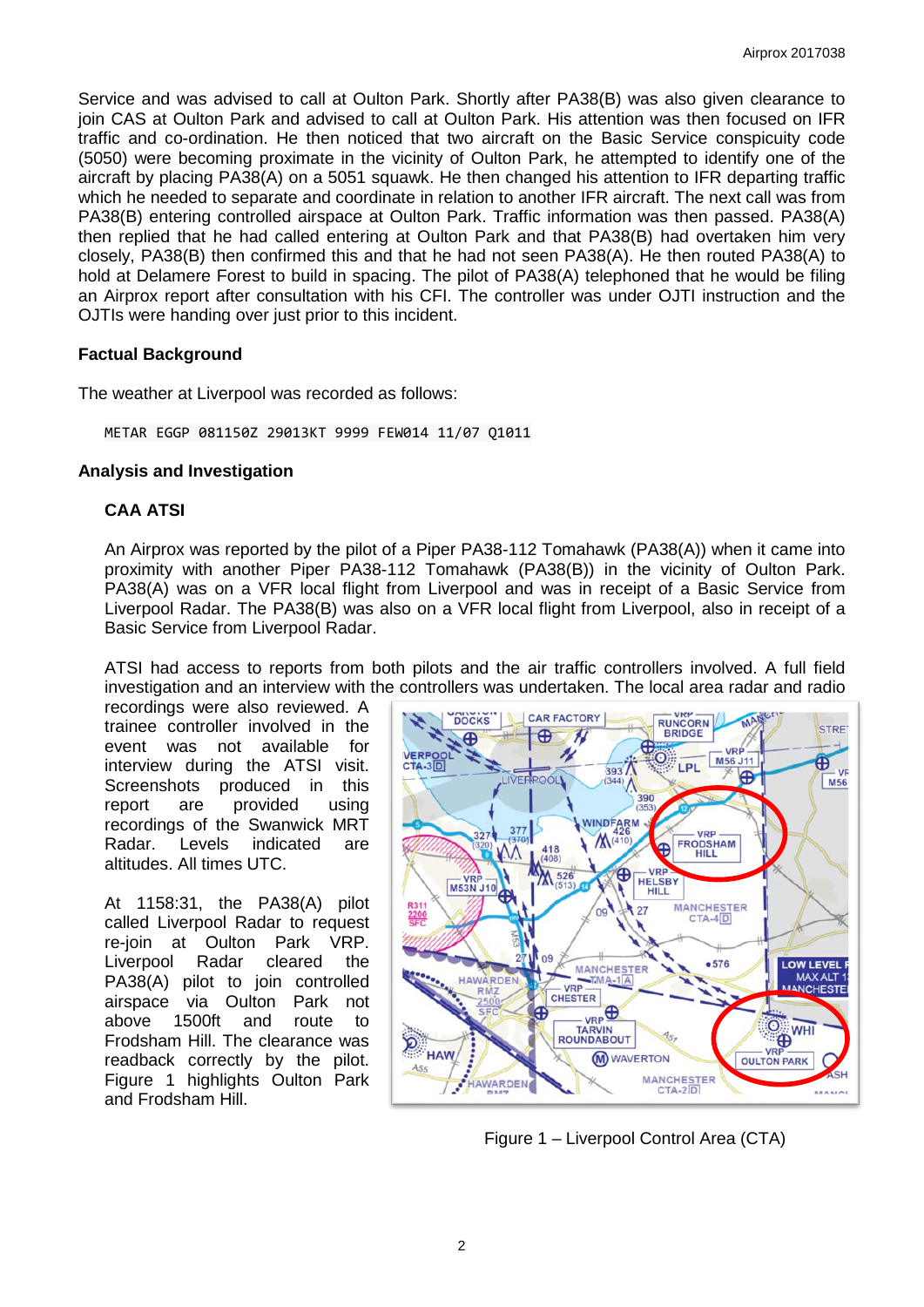At 1159:52 (Figure 2), PA38(B) pilot called Liverpool Radar to request re-join at Oulton Park. The same clearance was issued to him as to PA38(A) pilot, and was readback correctly by the pilot.



At 1200:51 (Figure 3), the controller instructed the PA38(A) pilot to select the SSR code 5051.

At 1201:36 the controller began to transmit to an IFR inbound aircraft an instruction to descend but this transmission was over-ridden by the PA38(A) pilot reporting: "*inbound, routing Frodsham*". The controller did not acknowledge the call from the PA38(A) pilot but re-issued the interrupted transmission to the IFR flight.

CPA first occurred at 1201:51 (Figure 4). There was 0.1nm between the two aircraft, but as there was no height information from the PA38(B), it was not possible to measure the vertical distance.

At 1201:53 the PA38(B) pilot reported at Oulton Park inbound. The controller acknowledged the transmission and requested that the PA38(B) pilot report visual with the airfield.



Figure 4 - 1201:51 Figure 5 - 1202:05

At 1202:05 (Figure 5) the controller advised the PA38(B) pilot to: "*Keep a good lookout there's also another aircraft er joining, I can't erm figure out which of you is in front or behind, same altitude*". The PA38(B) pilot acknowledged the warning.

At 1202:15 the PA38(A) pilot reported that the PA38(B) was: "…*very very close to us he has overtaken us, we are Oulton Park inbound routeing to Frodsham Hill, I don't think he saw us"*

At 1202:42 the controller apologised and explained they had been on the telephone. The controller instructed the PA38(A) pilot to route to Delamere Forest.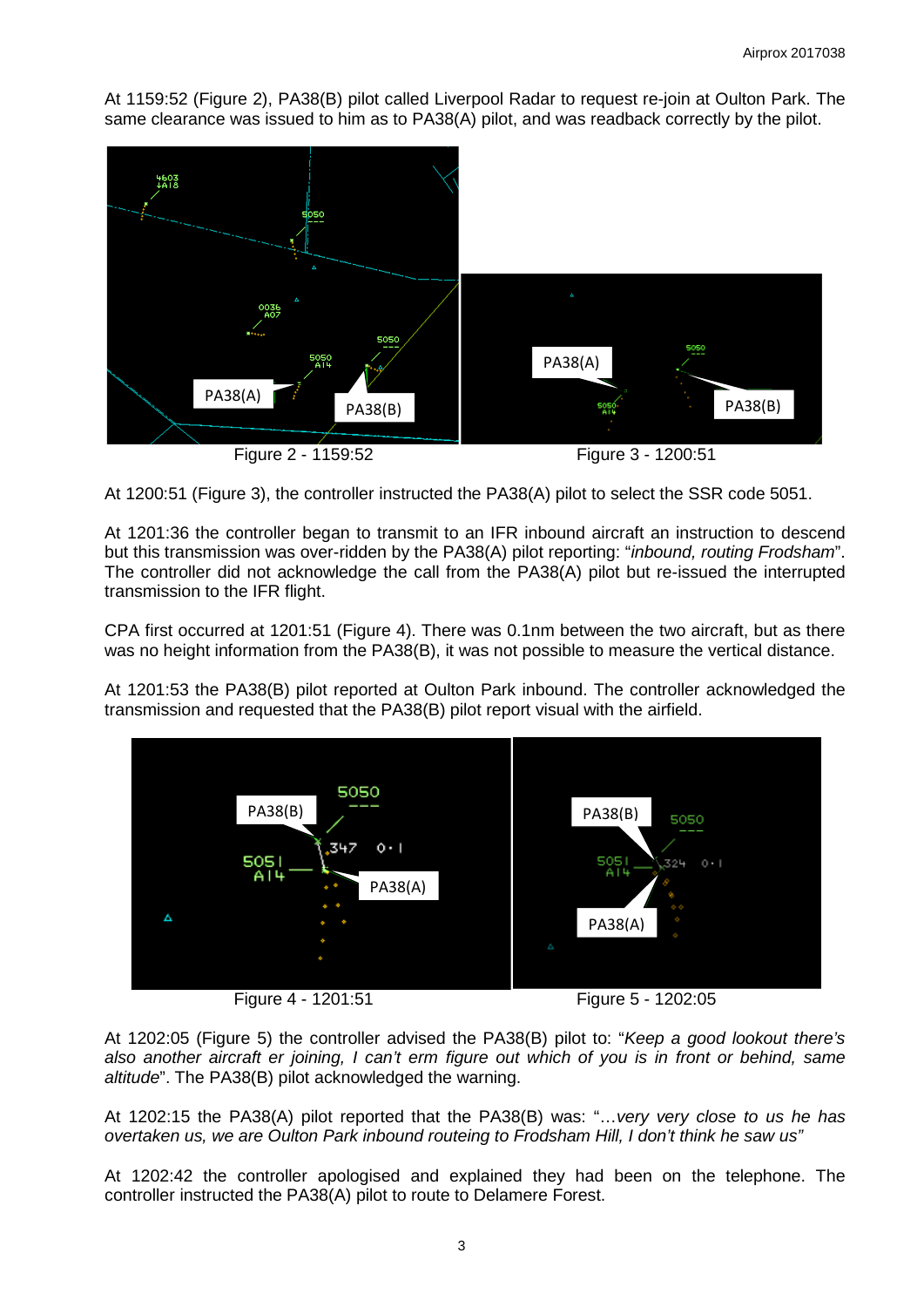At 1203:05 (Figure 6) the PA38(A) pilot replied that they were at Delamere Forest and were taking up an orbit for spacing purposes. The PA38(A) was still 0.1nm behind the PA38(B).



Figure 6 - 1203:05

The provision of the radar service was being provided by a trainee controller under the supervision of an experienced On-the-Job Training Instructor (OJTI). The trainee was an experienced controller retraining following a period of long-term absence. At the time of the occurrence the OJTI was about to take a break, so another OJTI was about to take over the supervisory role. The workload was assessed by both OJTIs to be at medium level although the R/T was busy. The trainee commenced the handover to the new OJTI but, as the traffic level increased, the outgoing OJTI took over the function of briefing the incoming OJTI on the traffic situation. This left the trainee to continue to handle the radio calls and perform coordination with Liverpool Tower.

The VRP of Oulton Park is used extensively, not just as a reference point for Liverpool VFR traffic but also due to its proximity to the Manchester Low Level VFR route.

Both aircraft involved in the Airprox were initially displaying the SSR code 5050 which is used by Liverpool for conspicuity purposes. This code can be allocated to any VFR aircraft flying to or from Liverpool Airport, and to any aircraft operating outside of controlled airspace that does not require a discreet code. This is notified in the UK AIP. Because both PA38 aircraft were on local training flights from Liverpool, the 5050 code would have been allocated when they departed Liverpool on their VFR clearances. Although the inference is that whilst working outside controlled airspace a Basic Service would have been provided, there was no reference to this on the radio when either aircraft called for their controlled airspace joining clearance.

At interview, the second OJTI indicated that it is usual for joining aircraft to request a join around 5 minutes prior to the boundary. Liverpool ATC have a good working relationship with the locally based flying schools and actively engage with them regarding operational requirements through meetings and safety notices.

Although an opportunity to provide traffic information was missed when the PA38(B) pilot called for joining clearance, the controller was engaged in the provision of radar control services to traffic inbound to Liverpool and was also coordinating a pending departure with Liverpool Tower. The controller was not obliged to identify the traffic re-joining the Liverpool CTA, nor monitor its progress. However, the controller had identified that the two PA38 aircraft were approaching the same area and, by issuing the new SSR code (to PA38(A) pilot) was beginning to take active steps to provide accurate traffic information. The controller then continued with their other controlling priorities until issuing Traffic Information to the PA38(B) pilot. By this time, the controller would not have been able to easily identify which aircraft was which because both were in close proximity, on similar tacks and operating at similar speeds. Although Figures 4 to 6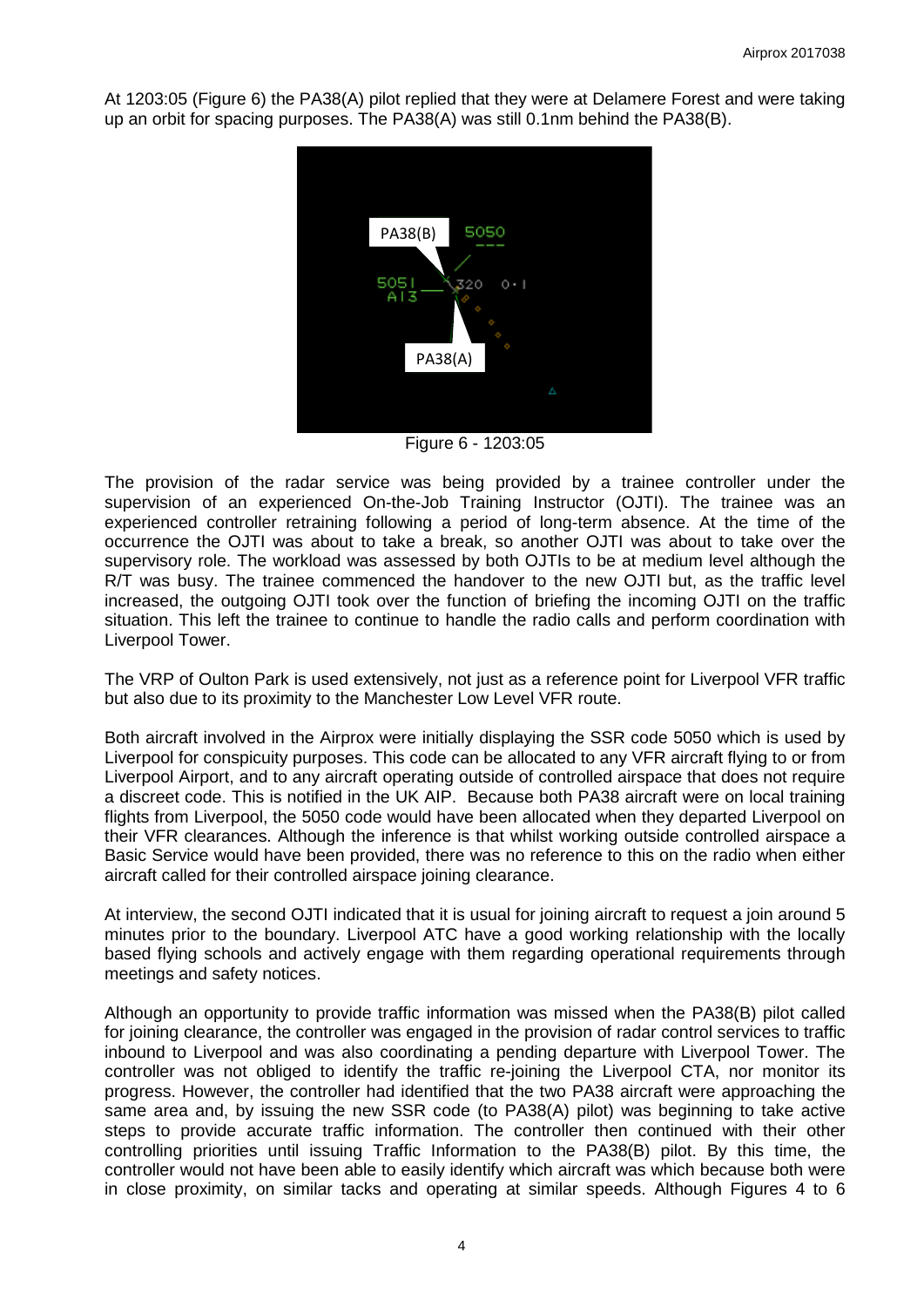inclusive depict the two PA38 aircraft involved, these images were obtained during the analysis and are produced using an increased scale, the controllers radar screen would not have shown the aircraft as clearly.

The incoming OJTI recognised the requirement to provide traffic information when they realised the proximity of the second joining aircraft. At interview, the incoming OJTI mentioned that the use of the 5050 code is sometimes replaced with a dedicated code to aid identification, especially for returning aircraft and for specific coordination purposes.

Although CPA was first observed at 1201:51 (and reported by the PA38(A) pilot approximately 20 seconds later), the distance between the two aircraft remained constant until after 1203:05.

The absence of timely traffic information to either aircraft was a missed opportunity for either aircrew to gain situational awareness and conduct their flights to ensure that the flight paths did not bring them into proximity.

As the handover proceeded between the OJTIs, the trainee controller was left as the only person who was completely up to date with the traffic situation. A lack of active supervision may have contributed to the lack of traffic information being provided, although the actual opportunity to provide timely traffic information was minimal given the timescales, the attempts by the controller to identify the PA38(A) and the crossed transmission. Under a Basic Service a controller is not required to monitor flights, and pilots remain responsible for their own collision avoidance.

Liverpool ATSU made immediate amendments to ATC training practices which addressed the element of the trainee involvement in the handover procedure. ATSI are satisfied that these actions are appropriate.

It is recognised that the use of the 5050 code has its advantages and that, under UK FIS, a controller is not expected to identify and monitor flights under a Basic Service. However, in this occurrence the allocation of specific codes to each aircraft would have enabled the controller to provide more accurate and timely traffic information, especially in a portion of airspace that is a focal point for multiple routes. Therefore ATSI recommend that Liverpool review their policy with respect the allocation of SSR codes including the appropriateness of the conspicuity code.

### **UKAB Secretariat**

The radar plots show that PA38(A) and PA38(B) are both converging towards the same VRP to join controlled airspace. Although the Airprox occurs at the Oulton Park VRP, PA38(B) arrives at the VRP slightly ahead of PA38(A) and then both aircraft continue to fly a similar track into controlled airspace with PA38(A) following behind PA38(B) for approximately 3.5nm before PA38(A) is instructed to hold at Delamere.

The PA38(A) and PA38(B) pilots shared an equal responsibility for collision avoidance and not to operate in such proximity to other aircraft as to create a collision hazard<sup>[1](#page-4-0)</sup>. If the incident geometry is considered as converging then the PA38(A) pilot was required to give way to PA38(B)<sup>[2](#page-4-1)</sup>.

With respect to routing via VRPs, AIC: Y 006/2013 21-FEB-2013 2.4 states:

*In all cases, controllers and pilots should be aware of the danger of creating traffic congestion at a VRP. Pilots are reminded of their obligations under the Rules of the Air and in particular the 'Right Hand' and 'Give Way' rules. To reduce congestion, pilots should as far as practicable avoid direct overflight of a VRP; similarly, controllers should consider other traffic which may be using a VRP and route aircraft by reference to it, rather than overhead it.*

## **Comments by Operating Authority**

l

<span id="page-4-0"></span><sup>1</sup> SERA.3205 Proximity.

<span id="page-4-1"></span><sup>2</sup> SERA.3210 Right-of-way (c)(2) Converging.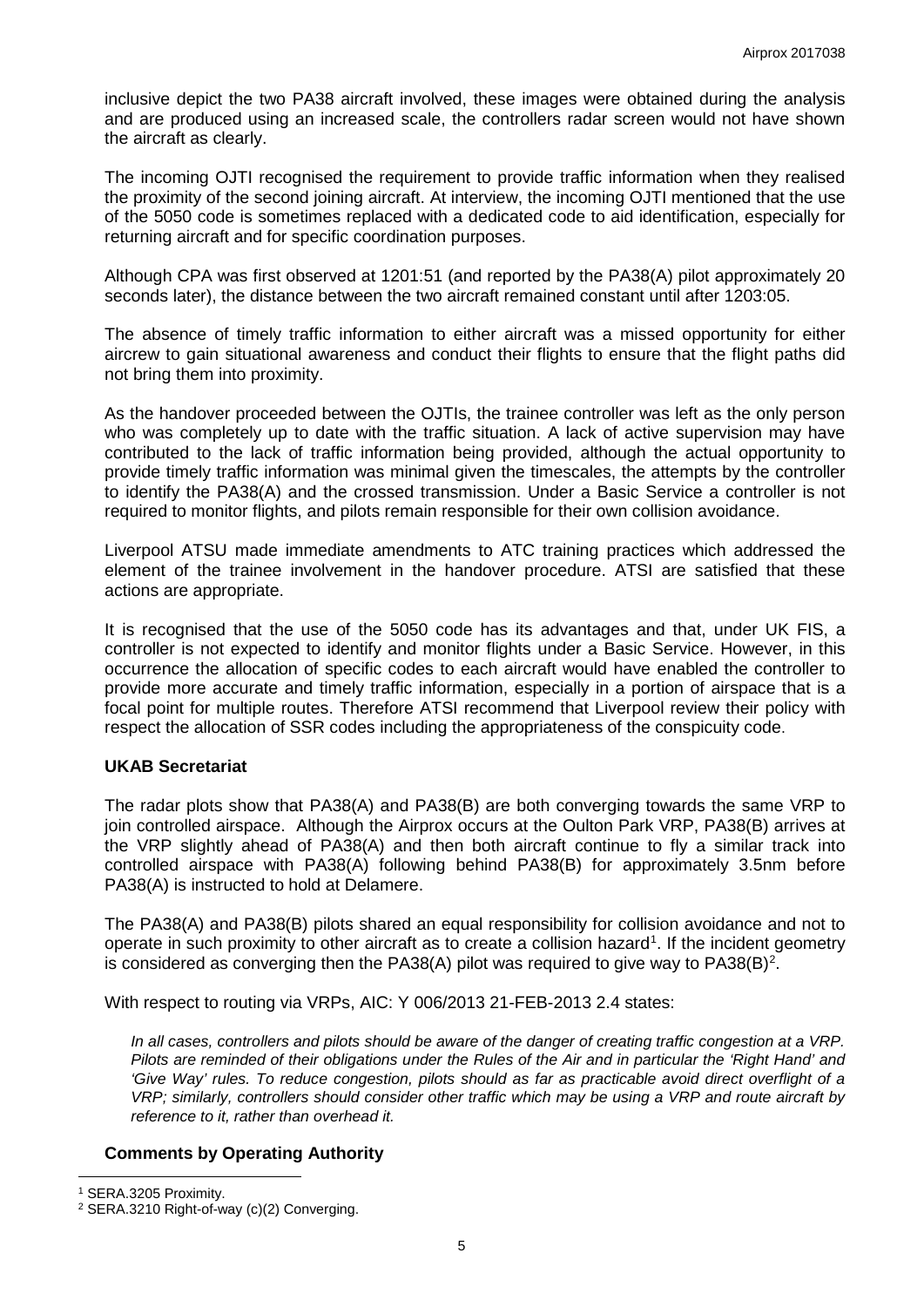The PA38(B) pilot's Flying School CFI reports that all their pilots are made aware of the need to keep a good look out for other aircraft, particularly when entering or leaving the Liverpool Control Zone at busy VRPs. This is particularly the case at Oulton Park VRP given the proximity of the Low Level Corridor and Ashcroft Farm airstrip. As CFI, he has discussed the incident with the instructor involved in this Airprox and he has reminded him of the need to both listen out on the radio and be watchful for other traffic. This is of the utmost importance for an instructor who needs to set a good example to his students. The school has a Safety Management System and this incident will be discussed further to see if we can prevent any further reoccurrences.

### **Summary**

An Airprox was reported when a PA38 and a PA38 flew into proximity at 1201 on Wednesday  $8<sup>th</sup>$ March 2017. Both pilots were operating under VFR in VMC, both pilots in receipt of a Basic Service from Liverpool.

## **PART B: SUMMARY OF THE BOARD'S DISCUSSIONS**

Information available consisted of reports from the pilots of both aircraft, transcripts of the relevant RT frequencies, radar photographs/video recordings, reports from the air traffic controllers involved and reports from the appropriate ATC and operating authorities.

The Board began their discussion by looking at the information available to both pilots. GA members noted that both pilots had been on the same frequency for at least 2 mins prior to CPA. They commented that PA38(A) pilot would have heard PA38(B) pilot being given the same joining clearance as he, and should therefore have been alerted to the potential for conflict. Likewise, PA38(B) pilot reported that had heard PA38(A) pilot also calling for a join via Oulton Park. Aware of each other joining through the same VRP, members felt that both could likely have taken earlier proactive measures to ensure their separation, if only by agreeing a height split. Notwithstanding, and recognising that he was not required to do so under the terms of a Basic service, controlling members also commented that the Liverpool ATCO should have passed generic traffic information to both PA38 pilots on the other aircraft as they were routing to the same VRP. Some members went further and felt that the ATCO should have actively endeavoured to create separation between the aircraft given that he knew that he had cleared both to join through the same VRP and subsequently into controlled airspace. In this respect, they commented on the use of VRPs as routing points in general, and opined that ATC could have offered each pilot a different geographical offset or height as they approached the VRP.

The Board then looked at the actions of the PA38(A) pilot, they noticed that whilst he was surprised by the appearance of PA38(B), the radar recordings showed that PA38(B) was always slightly ahead and to the right of PA38(A) as they converged. PA38(B) was there to be seen, and the Board could only conclude that either the PA38(A) pilot had been distracted from his lookout by navigation or instructional tasks, or that PA38(B) had been obscured by cockpit structures. As for the PA38(B) pilot, the Board agreed that he should also have seen PA38(A) if he had been conducting a robust lookout, although with PA38(A) being behind his wing-line they could understand that he was probably focusing on navigation tasks and searching for an aircraft that he thought was ahead of him.

The Board then considered the cause and risk of the incident. They quickly agreed that the PA38(A) pilot should have given way to PA38(B) and that the fundamental cause of the incident had been a late sighting by the PA38(A) pilot and a non-sighting by the PA38(B) pilot. Turning to the risk, members agreed that neither pilot had been able to do anything to resolve the confliction and so members therefore agreed that this incident had seen a serious risk of collision where providence had played a major part; accordingly, the Board assessed the risk as Category A.

Finally, the Board were disappointed that the ATC report had been filed by the trainee and not the OJTI, on whose license the trainee was controlling. Whilst the Board acknowledged the importance of a trainee learning how to accurately file a report, they felt that this should have been reinforced